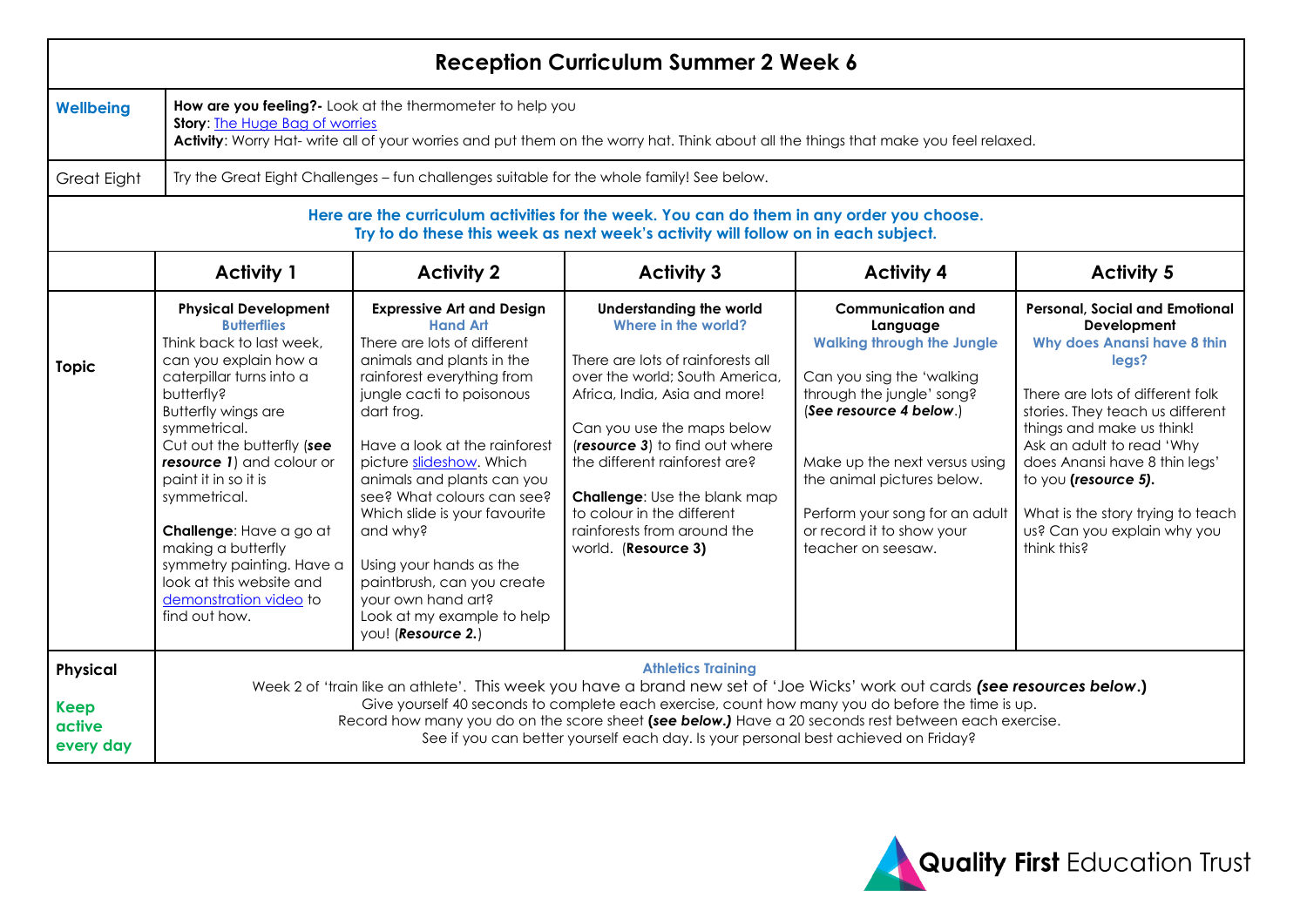

**Here are some fun challenges suitable for the whole family.**

| <b>Summer 2 Week 6</b>    |                                                               |  |  |  |  |  |
|---------------------------|---------------------------------------------------------------|--|--|--|--|--|
| 1. To talk about          | Would you prefer: a day on your tablet or a day at the beach? |  |  |  |  |  |
| 2. To do                  | Rub your tummy and tap your head at the same time.            |  |  |  |  |  |
| 3. To investigate         | Does everyone in your house need the same amount of sleep?    |  |  |  |  |  |
| 4. To find out more about | The author of the book you are reading or have read.          |  |  |  |  |  |
| 5. To design              | A poster to encourage people to recycle                       |  |  |  |  |  |
|                           | How to tie a new knot.                                        |  |  |  |  |  |
| 6. To learn               | For example, tie your laces, a tie or a figure 8 knot.        |  |  |  |  |  |
| 7. To draw                | <b>A</b> friend                                               |  |  |  |  |  |
| 8. To create              | Make a musical instrument out of things about your house.     |  |  |  |  |  |
|                           | What sounds can it make?                                      |  |  |  |  |  |

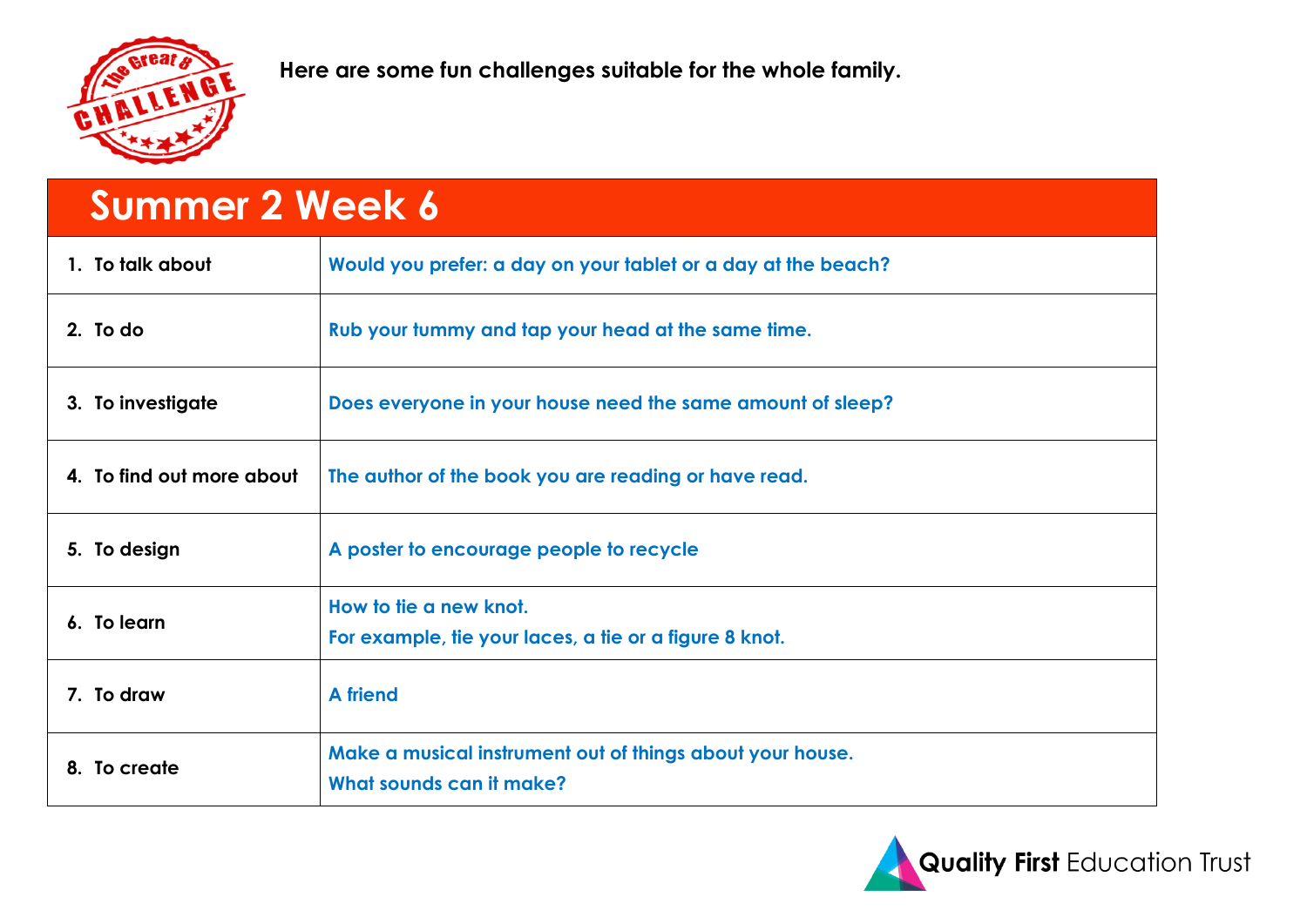# Wellbeing

#### Thermometer



#### **Happy** 10

Proud

- gLove **Excited** Elated
- **Joyful** 8
- **Included** 7
	- **Content**
- Calm Ok 6
	- **Envious**
- 5 Jealous **Greedy** 
	- **Disgusted**
- 4 **Embarrassed Lonely**
- З **Disappointed**
- **Scared**
- $\overline{\mathbf{2}}$ **Angry** 
	- **Anxious** 
		- Fearful
- 1 **Worried**

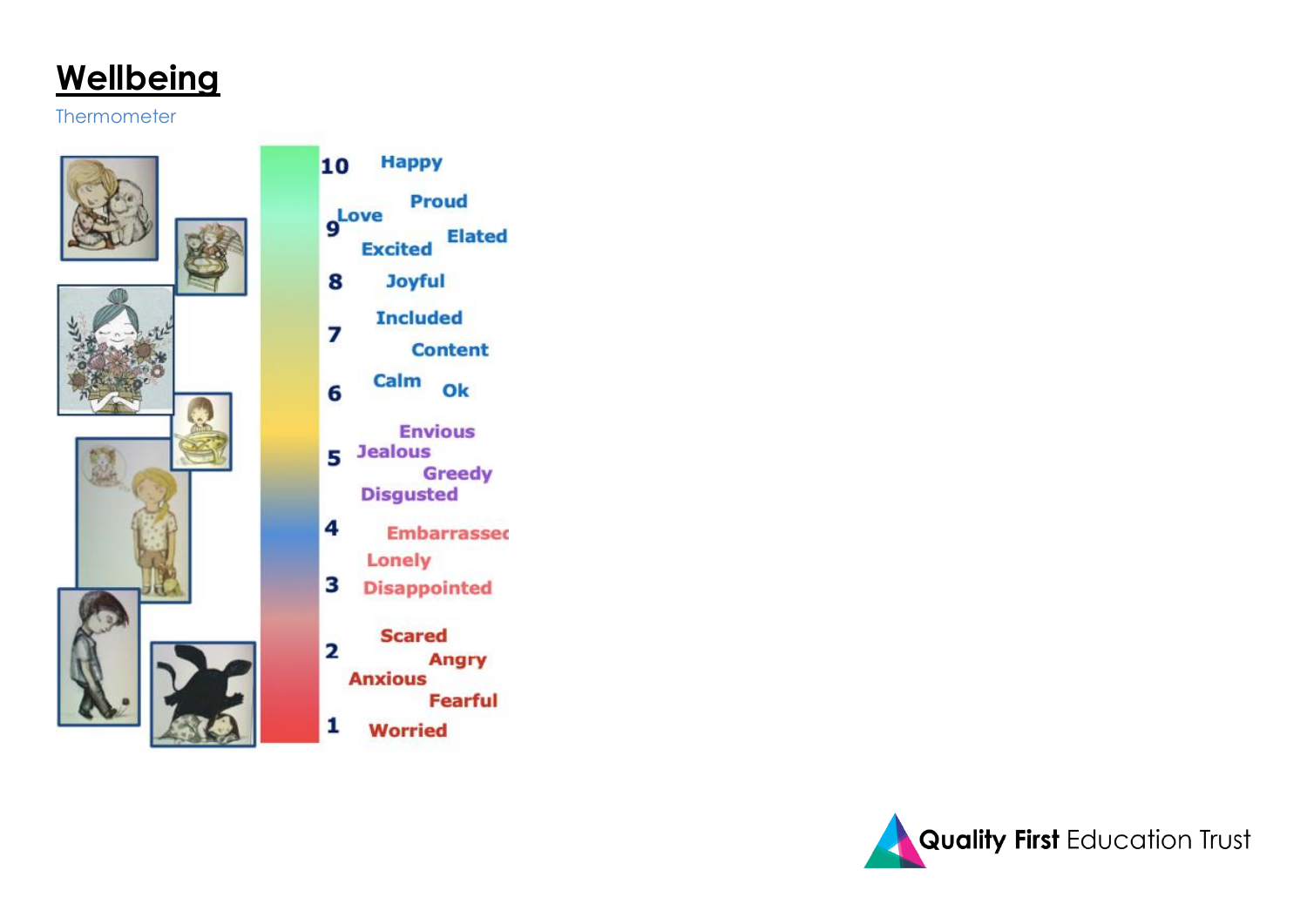### The Worry Hat



Let the worry hat hold your worries for you. Write or draw any worries you are having around the hat.

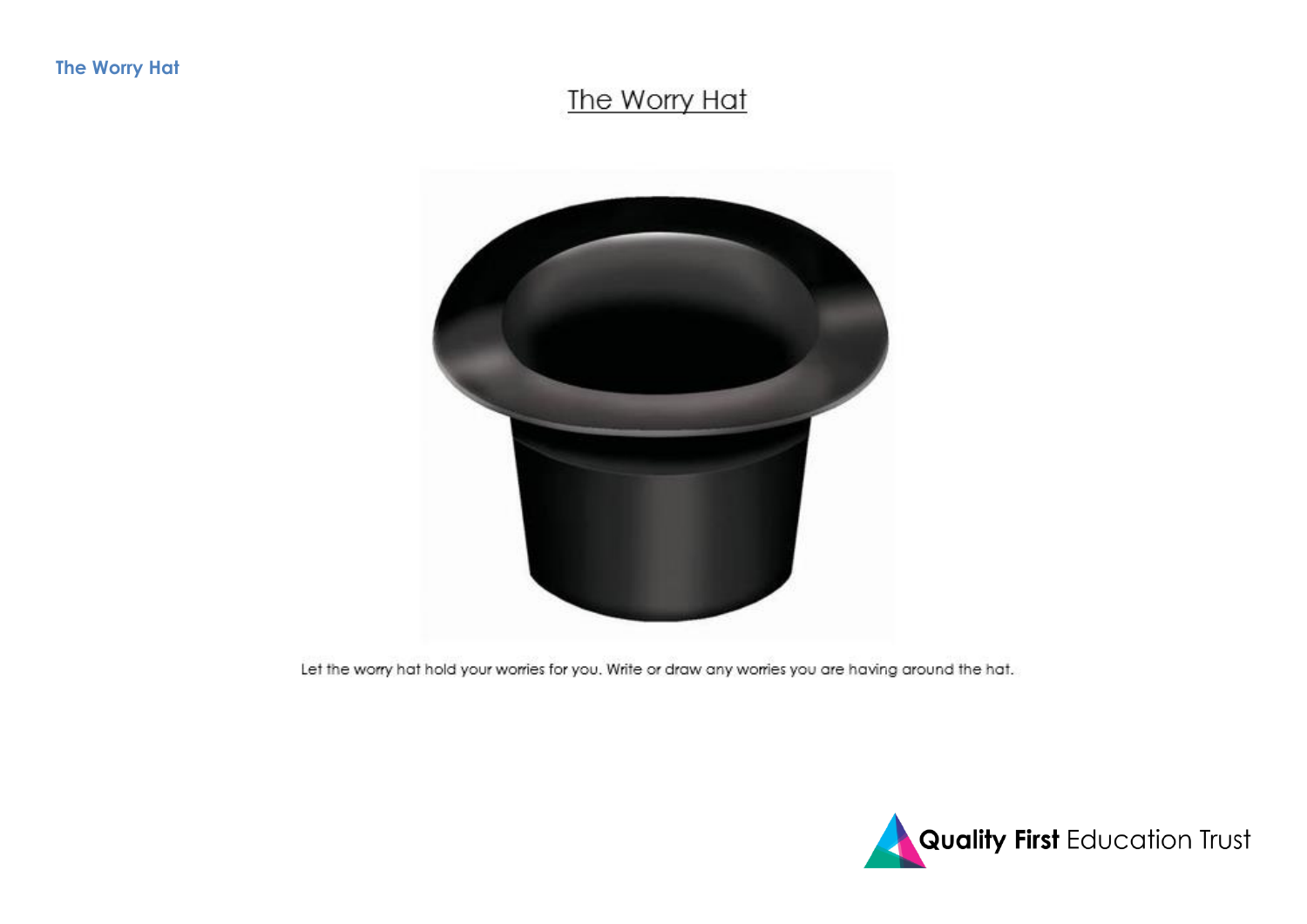## **Topic Support and Resources:**

**Activity 1- Butterfly cutting**



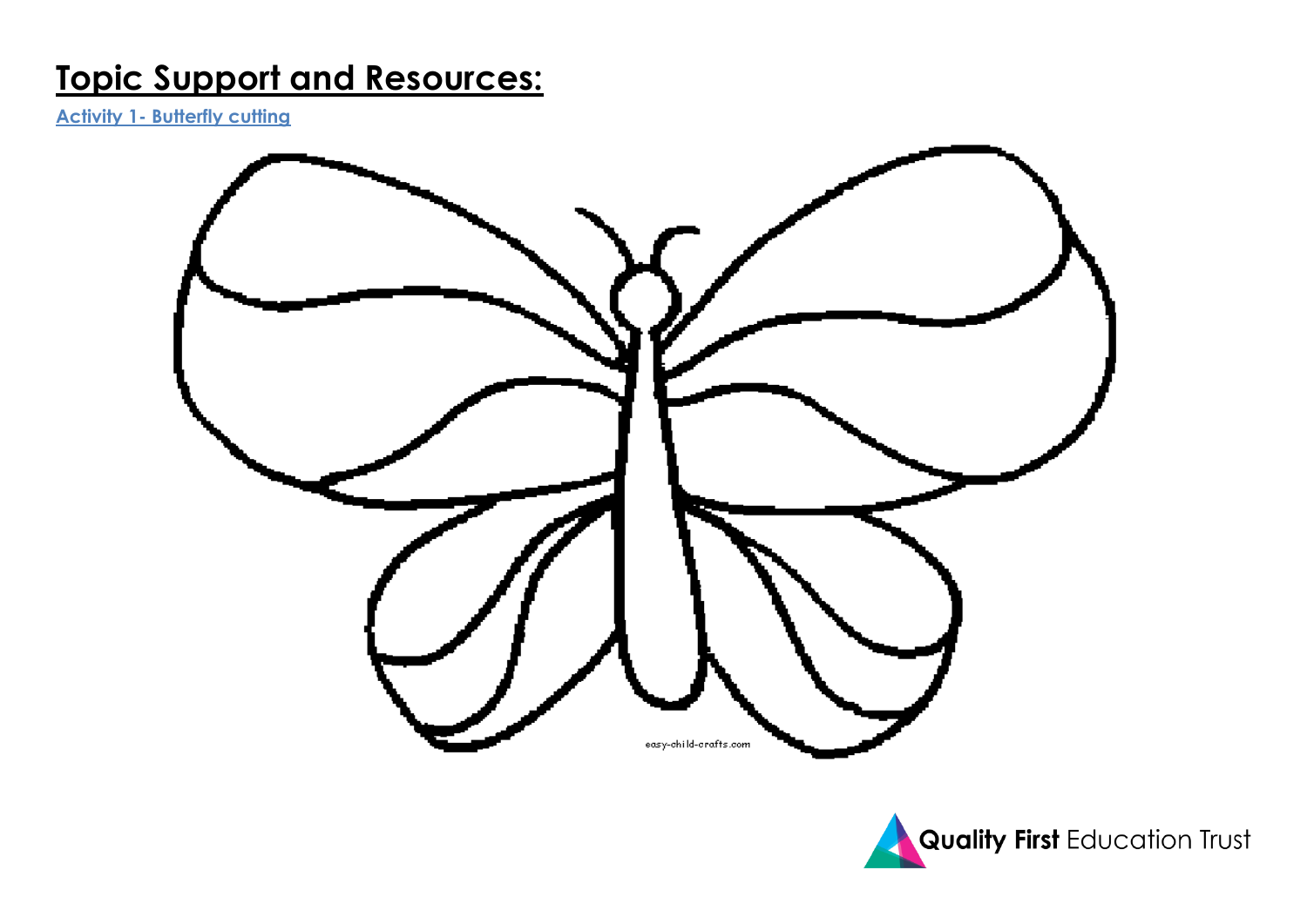





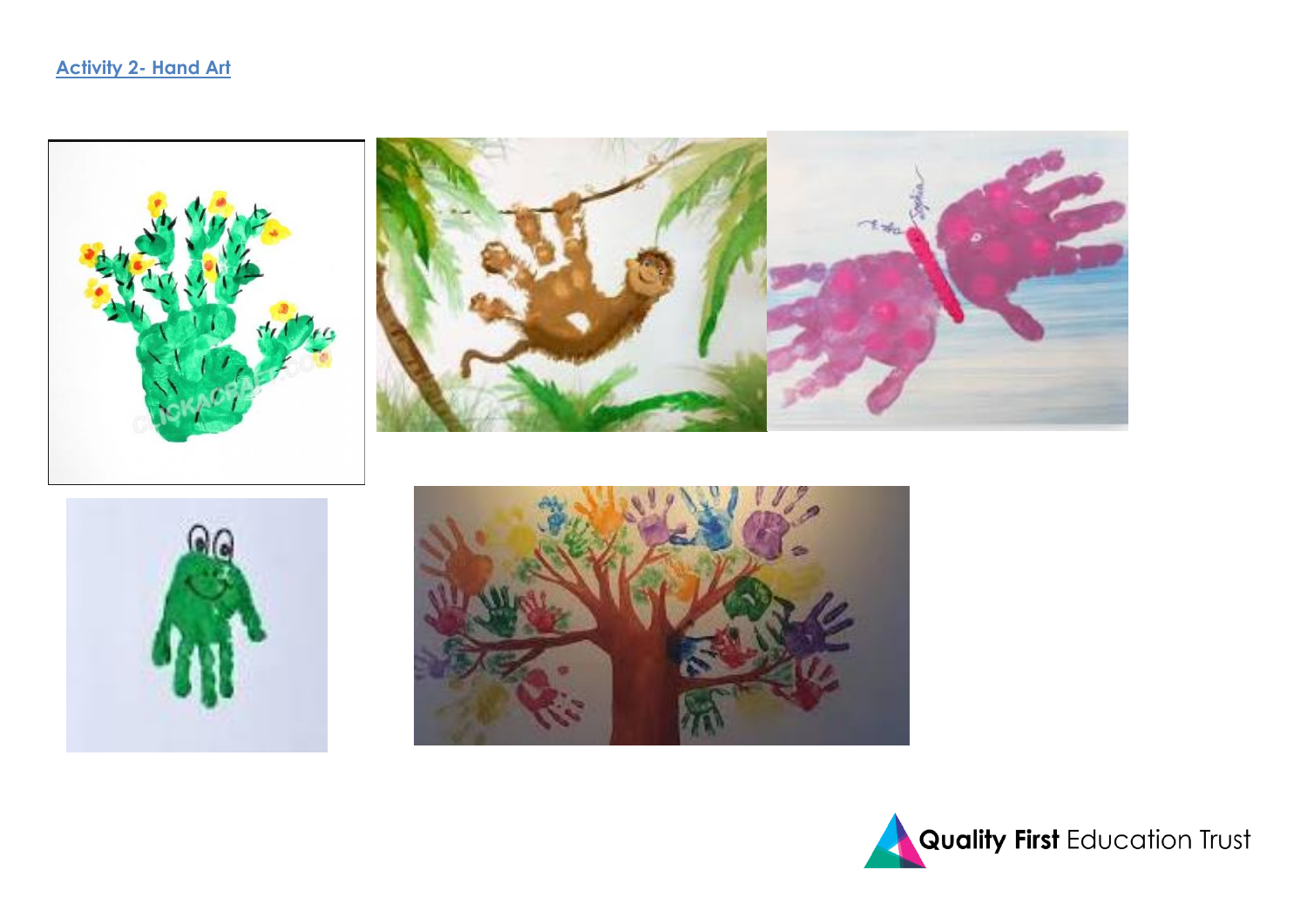

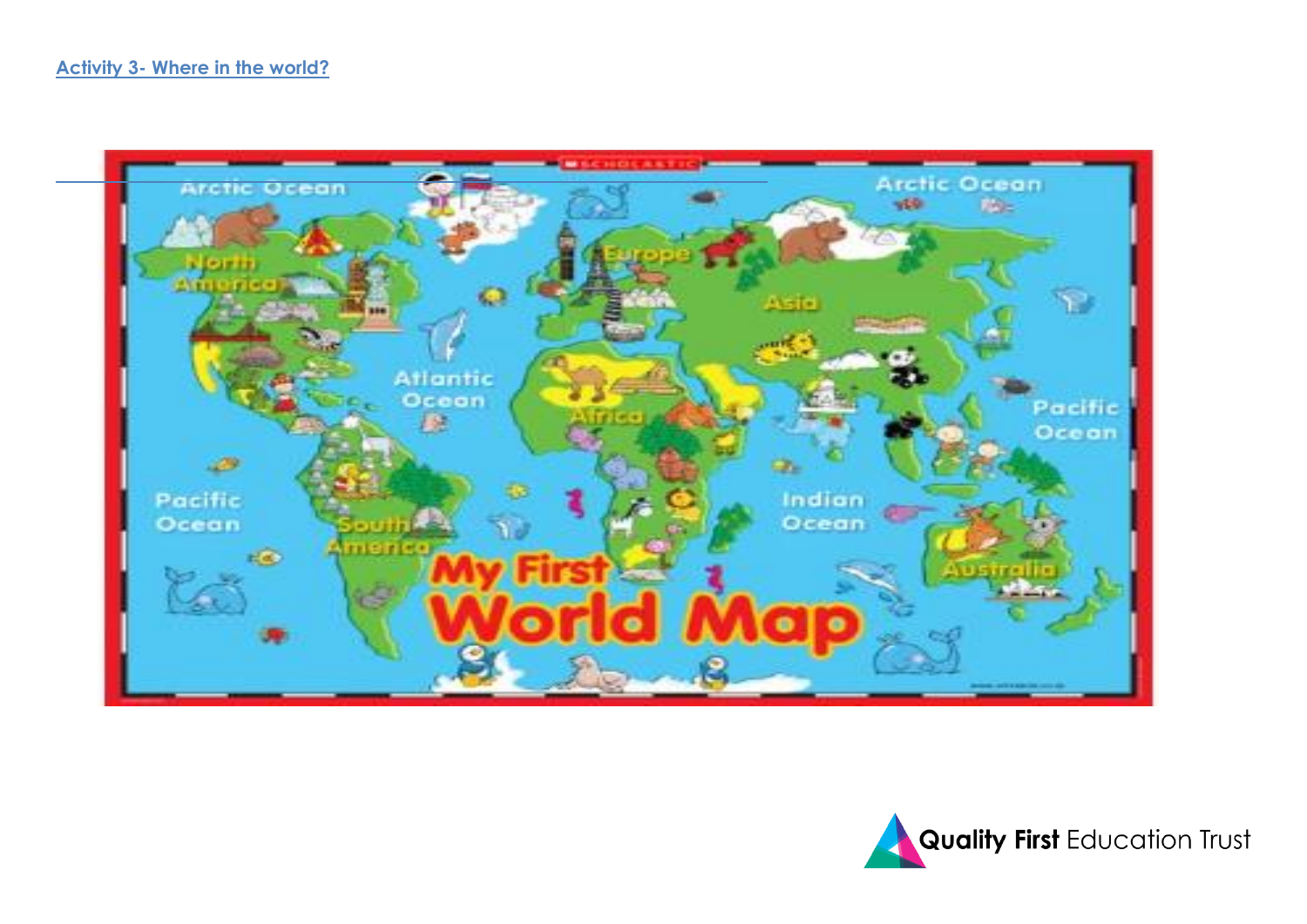

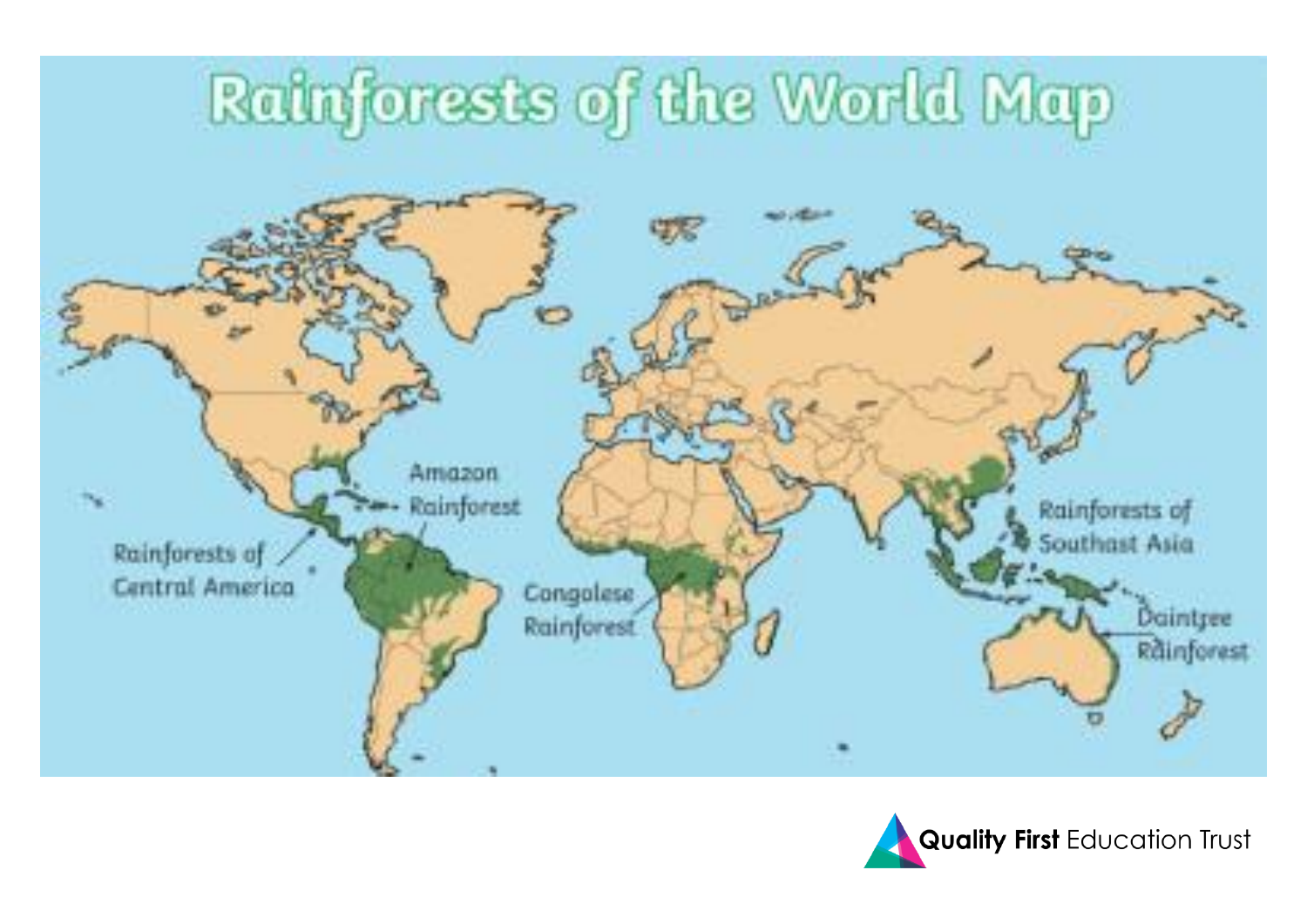**Challenge:** 



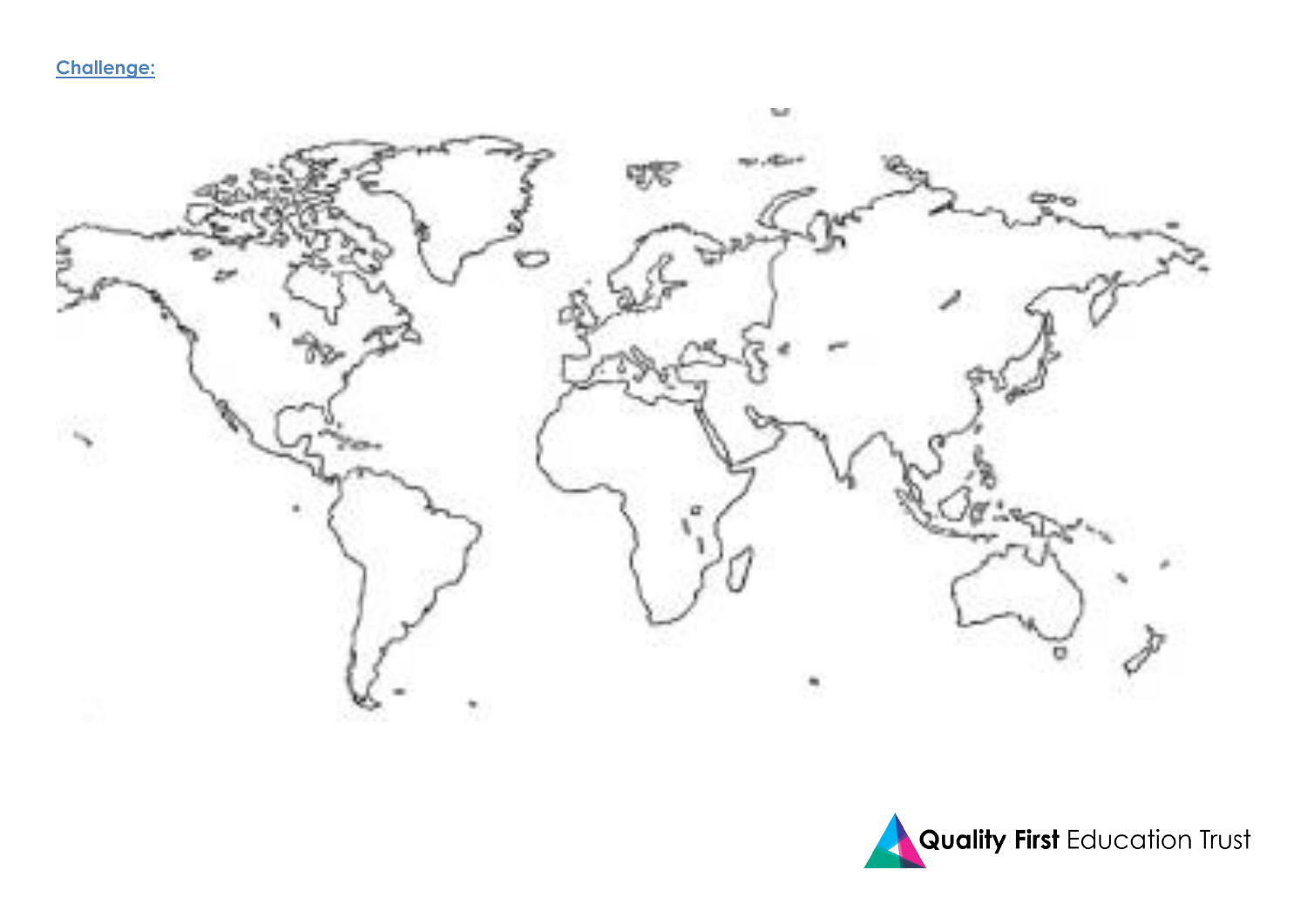#### **Activity 4- Walking through the jungle**

#### *Chorus*

Walking through the jungle, Walking through the jungle, What can you see? What can you see?

I can see a **lion**; *roar, roar, roar*. Looking for his tea, Looking for his tea.



#### *Chorus*

I can see a **crocodile**; *snap, snap, snap*. Looking for his tea, Looking for his tea.



#### *Chorus*

I can see a **monkey**; *hoo-hoo, hee-hee*. Looking for his tea, Looking for his tea.















elephant snake tiger spider gorilla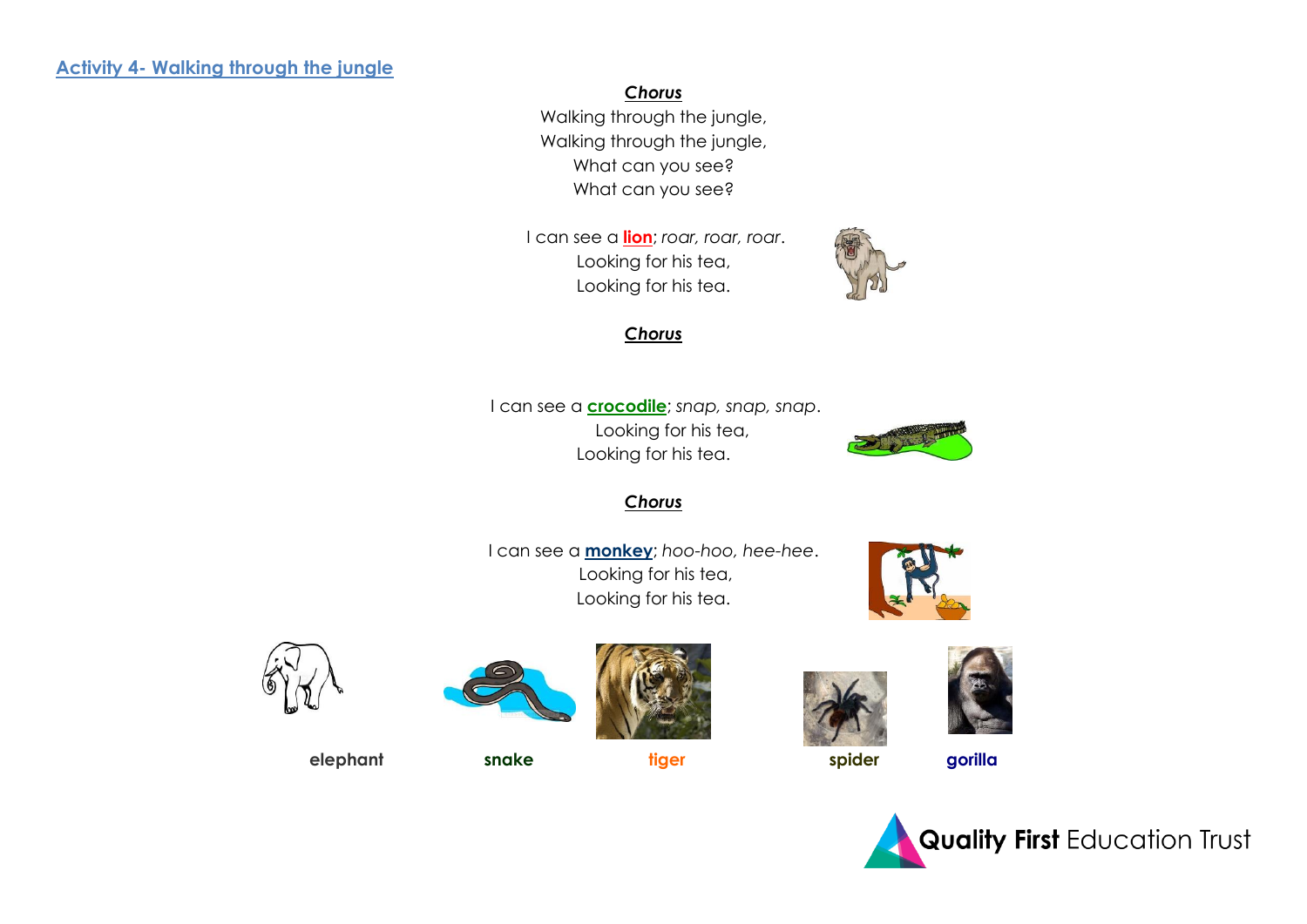#### **Activity 5- Why Anansi has 8 legs**

Once upon a time, a long time ago, there lived a spider named Anansi. Anansi's wife was a very good cook. But always, Anansi loved to taste the food that others in the village made for themselves and for their families.

One day, he stopped by Rabbit's house. Rabbit was his good friend.

"There are greens in your pot," cried Anansi excitedly. Anansi loved greens.

"They are not quite done," said Rabbit. "But they will be soon. Stay and eat with me."

"I would love to, Rabbit, but I have some things to do," Anansi said hurriedly. If he waited at Rabbit's house, Rabbit would certainly give him jobs to do. "I know," said Anansi. "I'll spin a web. I'll tie one end around my leg and one end to your pot. When the greens are done, tug on the web, and I'll come running!"

Rabbit thought that was a great idea. And so it was done.

"I smell beans," Anansi sniffed excitedly as he ambled along. "Delicious beans, cooking in a pot."

"Come eat our beans with us," cried the monkeys. "They are almost done."

"I would love to Father Monkey," said Anansi. And again, Anansi suggested he spin a web, with one end tied around his leg, and one end tied to the big bean pot.

Father Monkey thought that was a great idea. All his children thought so, too. And so it was done.

"I smell sweet potatoes," Anansi sniffed happily as he ambled along. "Sweet potatoes and honey, I do believe!"

"Anansi," called his friend Hog. "My pot is full of sweet potatoes and honey! Come share my food with me."

"I would love to," said Anansi. And again, Anansi suggested he spin a web, with one end tied around his leg, and one end tied to the sweet potato pot.

His friend Hog thought that was a great idea. And so it was done.

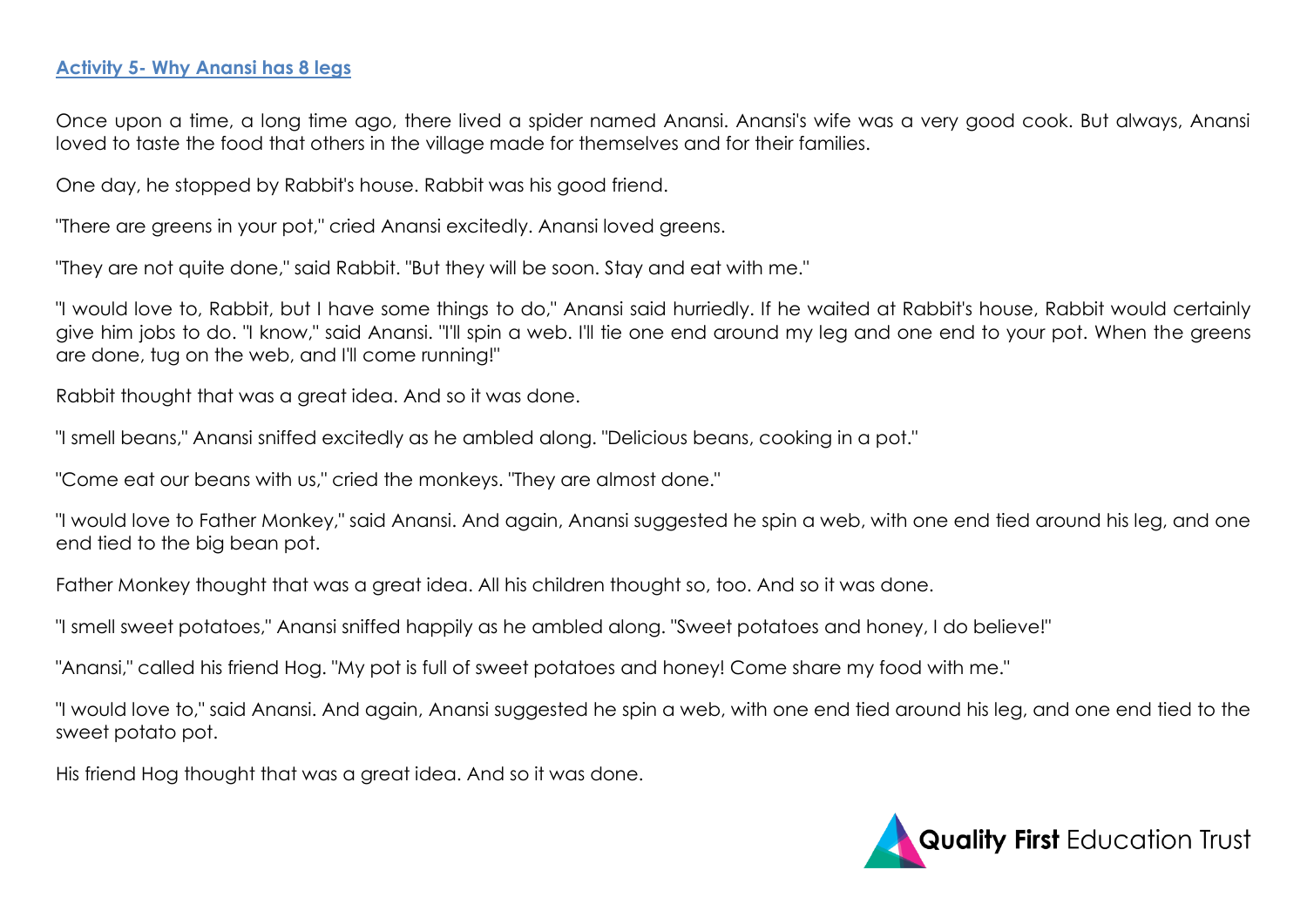By the time Anansi arrived at the river, he had one web tied to each of his eight legs.

"This was a wonderful idea," Anansi told himself proudly. "I wonder whose pot will be ready first?"

Just then, Anansi felt a tug at his leg. "Ah," said Anansi. "That is the web string tied to Rabbit's greens." He felt another. And another. Anansi was pulled three ways at once.

"Oh dear," said Anansi as he felt the fourth web string pull.

Just then, he felt the fifth web string tug. And the sixth. And the seventh. And the eighth. Anansi was pulled this way and that way, as everyone pulled on the web strings at once. His legs were pulled thinner and thinner. Anansi rolled and tugged himself into the river. When all the webs had washed away, Anansi pulled himself painfully up on shore.

"Oh my, oh my," sighed Anansi. "Perhaps that was not such a good idea after all. To this day, Anansi the Spider has eight very thin legs. And he never got any food that day at all.

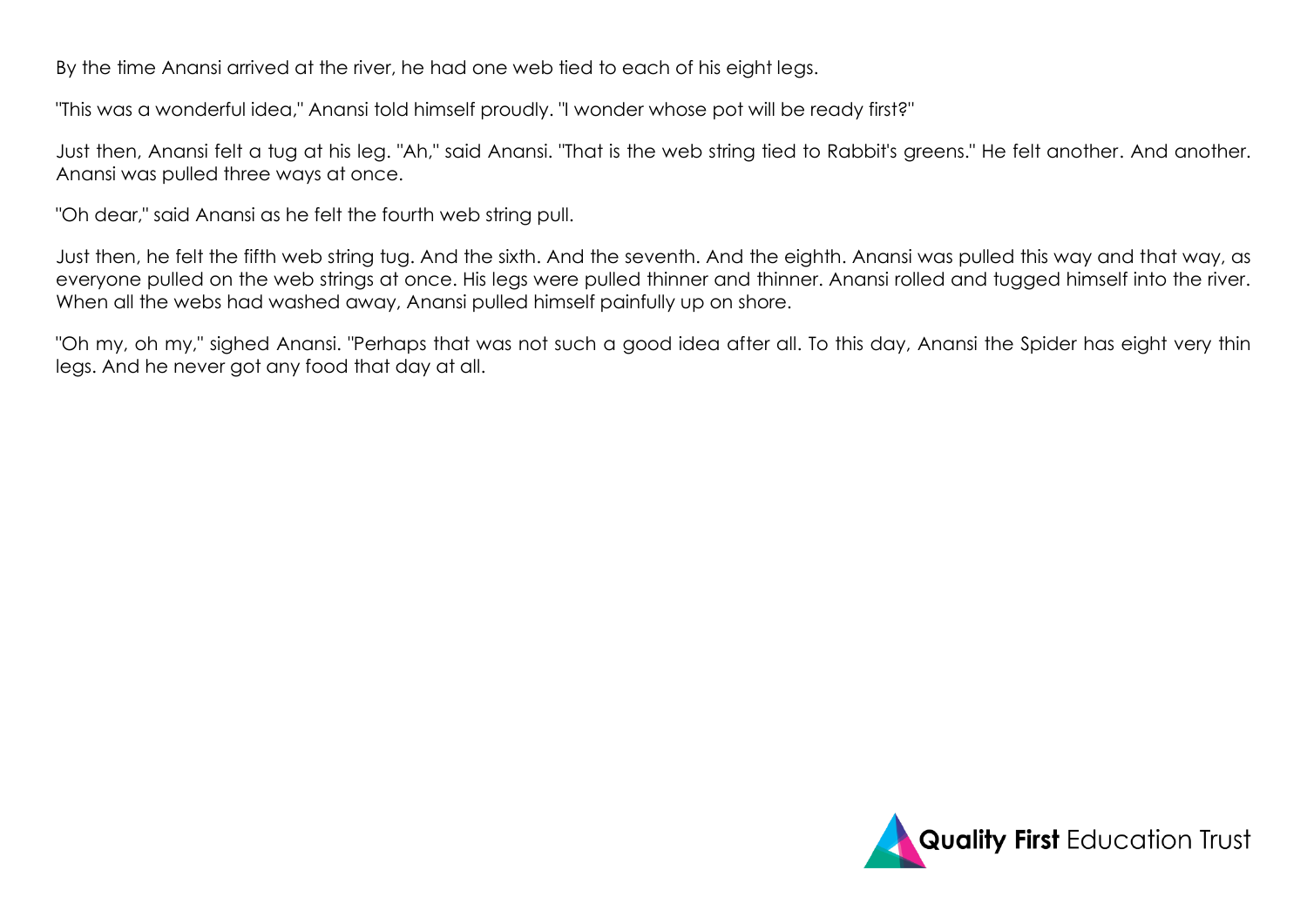# **Topic Support and Resources:**

#### **Star Jumps**

- 1. Start with your feet close together.
- 2. Jump and land with your feet wide apart.
- 3. Stretch your arms out above your head.
- 4. Jump your feet in and your arms down.



#### **Squat**

- 1. Start with your feet a bit wider than your shoulders.
- 2. Squat down as if you're sitting into a chair.
- 3. Stand up tall again.
- 4. Keep a straight back.



- 1. Bend to put your hands on the floor.
- 2. Walk your feet backwards.
- 3. Walk your feet to your hands.
- 4. Stand up with your arms up above your head.



 $\mathbb{C}$ 

### **Touch the Foot, Touch the Sky**

- 1. Place your feet out wide.
- 2. Reach to your toes with a straight arm.
- 3. Stretch your arms up high.
- 4. Pretend to touch the sky!





### **Ski Jump**

- 1. Tuck your arms into your chest.
- 2. Crouch forward.
- 3. Pretend there is a line on the floor.
- 4. Jump to the side over this line.
- 5. Jump back to the other side.